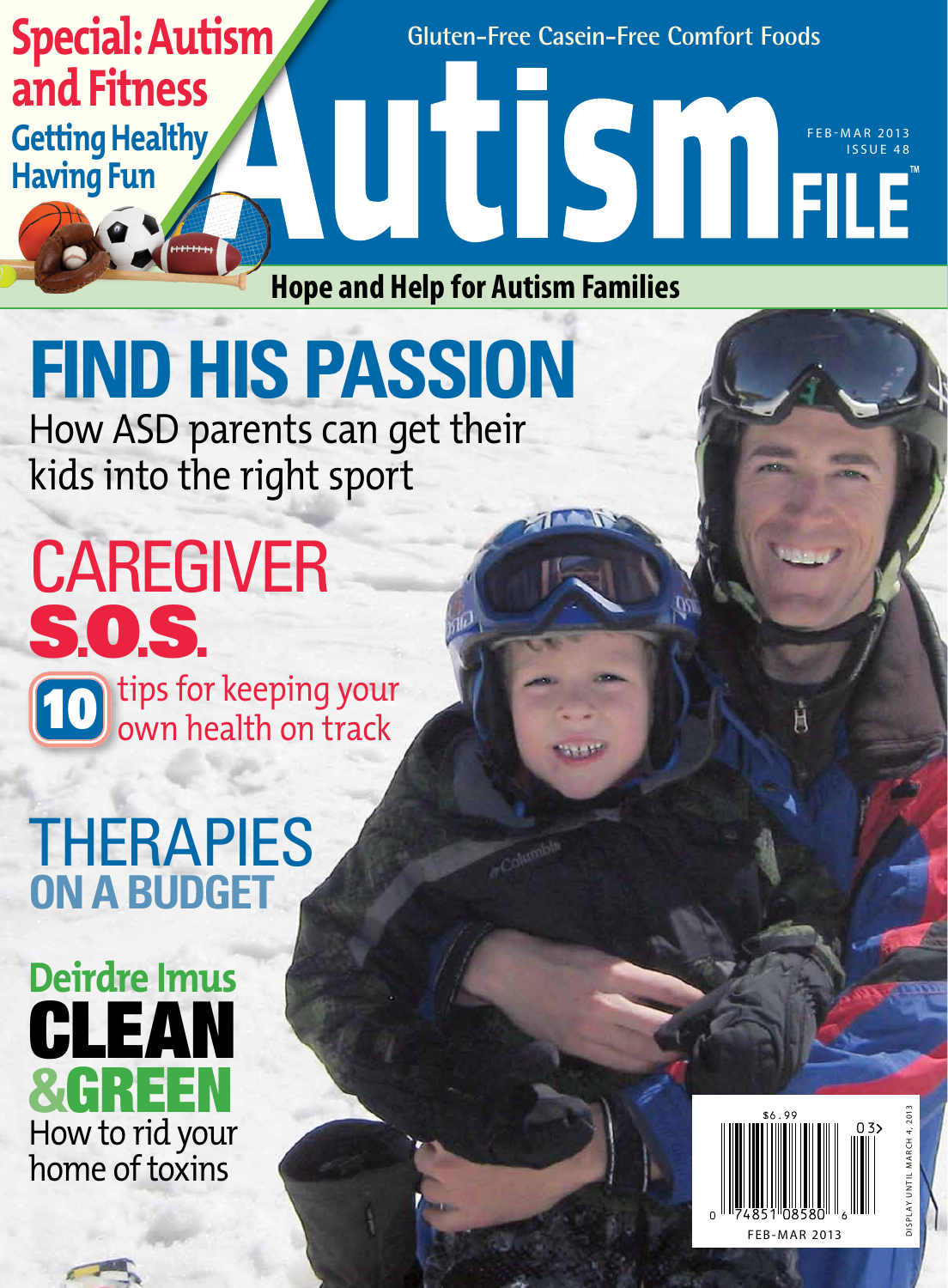# **Tackle Your Home's Toxins**

*Creating and maintaining a healing environment has huge implications for your family's well-being…*

**B y De irdr e Im u s**

s parents, we devote a lot of time to protecting our children from the wide world out there, whether they're on the autism spectrum or not. From school to sports to socializing, the worrving about their well-being children from the wide world out there, whether they're on the autism spectrum or not. From school to sports to socializing, the worrying about their well-being feels endless, and often out of our control. There remains perhaps just one realm over which we, as parents, can preside to keep our kids safe and healthy: the home.

But hidden within our walls, floors, couches, and beyond lay innumerable toxins that can silently contaminate your children's vulnerable bodies, creating or exacerbating developmental delays, learning disabilities, or illnesses where none existed before. The home should be a healing environment, but unfortunately many common household items contain or emit poisonous substances—that's the bad news. The good news is that with a few simple steps, you can eliminate these pollutants from your life. If this doesn't make you feel better already, trust me—it will make your entire family feel better in the long run.

#### **Lurking beneath the surface**

According to the U.S. Environmental Protection Agency, indoor pollution sources that release gases or particles into the air—like furniture, paints, wood products, and carpets—are the primary cause of indoor air quality problems in the home. Some of the most egregious emitters of toxic fumes are sofas, which contain large quantities (sometimes up to two pounds!) of toxic flame retardants.

After researchers demonstrated a link between these chemicals and several serious health problems, some flame retardants were banned—but not all of them. Their influence persists in sofas, mattresses, and even in

your television screen. Leading scientists have noted that flame retardants deep inside foam cushions migrate into dust, and are eventually ingested by anyone who enters or lives in the home. Flame retardants have been linked to lower I.Q., diabetes, cancer, and fetal impairment—and tests have shown the chemicals do little to actually retard flames. They have no place in your world or in your child's, and may be causing further damage to vulnerable children on the autism spectrum.

The only surefire way to avoid exposure to flame retardants is to buy furniture made of healthy organic materials like cashmere, silk, wool, cotton, hemp, bamboo, flax and linen, which are unlikely to contain carcinogens. If you're not in the market for a new couch or mattress just yet, make

#### **A natural floor plan**

The flooring in your home—wood, carpet, tile, or something else—is another major polluter, and while no option is perfect, some are healthier and more sustainable than others. Bamboo, cork, natural linoleum, and wood free of added formaldehyde are all better options than carpet, which can harbor dirt, dust and mold. If you insist on carpet, opt for area rugs that are made from natural fibers, and can be easily washed.

With any flooring, the U.S. Green Building Council suggests looking for sealers and cleaners that are environmentally benign and low-VOC emitting. Especially as babies, our kids spend a lot of time with their faces close to the floor, putting anything within reach into their mouths. How this may affect their tiny bodies is impossible to predict—but why take the chance?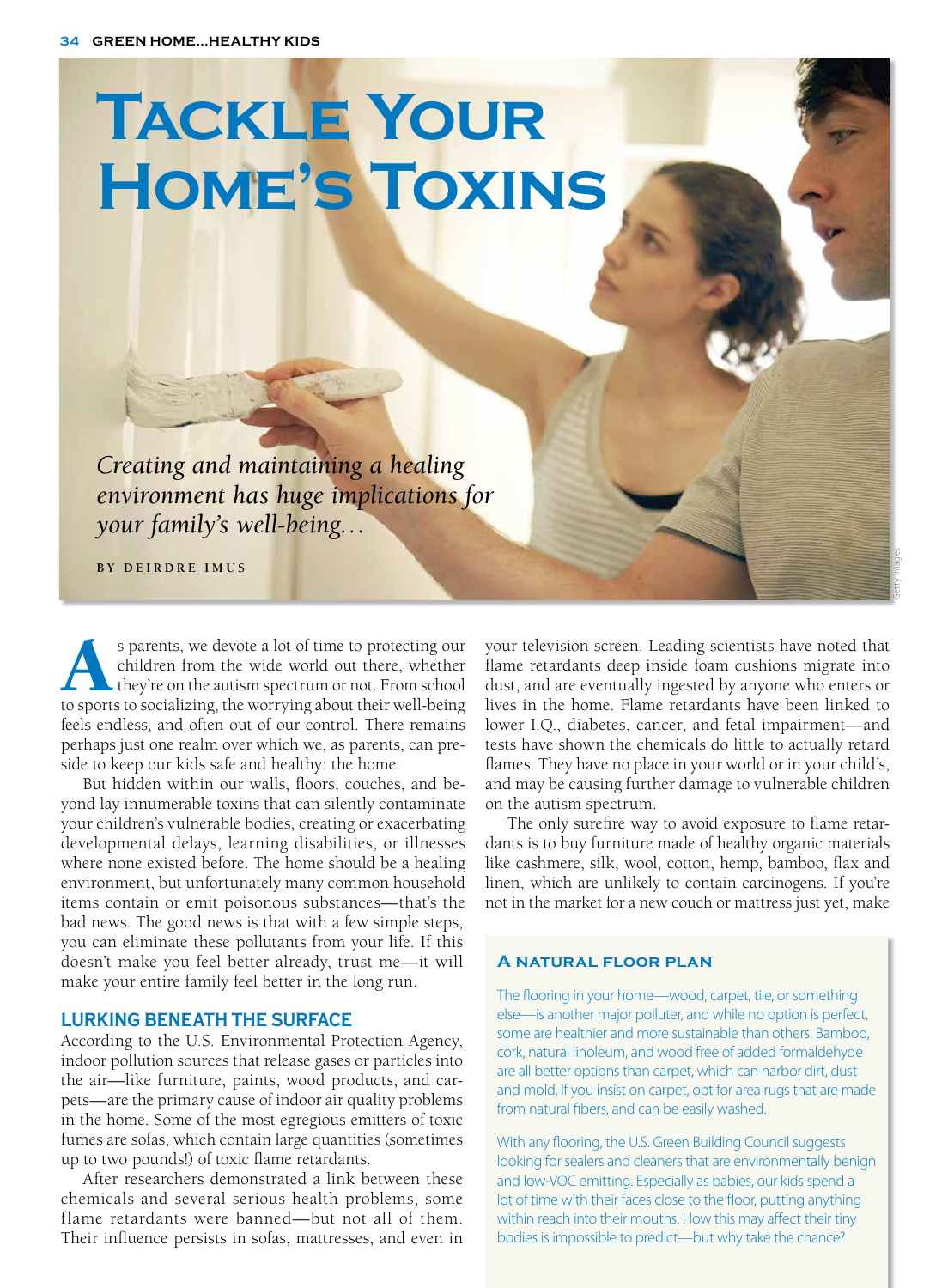*The key is to make one change at a time, and to feel amazing about making even the smallest difference in how your kids will feel or behave, at home or in school.*

 $\blacktriangle$ 

sure to ventilate your home by regularly using fans, or opening windows and doors. Also, wash hands frequently so you don't transfer flame retardant residue from your hands to your mouth, and use a vacuum fitted with a HEPA filter, which is more efficient at trapping small particles.

#### **Invisible health threats**

Unfortunately, chemical-laden furniture is not the only noxious substance percolating the air in your home, and some of the other sources may surprise you. Beyond the well-known offenders like dust and mold, a whole range of indoor air pollutants are "off-gassed" from common household items such as computers, wallpaper, and even tennis balls—basically, any manufactured product that gives off an unnatural odor. Off-gassing refers to the evaporation of synthetic compounds from a manufactured product into the air, and in your home this occurs on a near-constant basis.

These fumes can trigger allergies, asthma attacks, and skin irritation in the short-term; allergists claim that long-term implications remain unknown, but consider the known health effects of a variety of chemicals known as volatile organic compounds (VOCs). Concentrations of VOCs, which are found in paints, wood preservatives, cleaning supplies and more, are consistently up to ten times higher indoors than outdoors, according to the EPA. It has been well-established that VOCs can cause eye, nose, and throat irritation; headaches; nausea; damage to the liver, kidney, and central nervous system; and cancer—to name just a few health concerns.

Despite these known consequences, VOCs are not banned from being used in scores of products in our homes. The amount of toxins your family inhales on a daily basis is unquantifiable, and doubtless enormous. Every child's exposure to VOCs should be minimized, but this is especially true for kids on the autism spectrum, who tend to be allergy prone and ill-equipped to deal with discomfort.

The EPA recommends providing "plenty of fresh air" in the home to avoid the negative health risks of VOCs, but the real goal should be to avoid bringing these chemicals inside the home in the first place. It's no easy task, but a feasible one that offers innumerable benefits in the long run.

#### **Step-by-step process**

Take it one room at a time; for instance, TheCleanBedroom. com recommends getting rid of bedding treated with chemical flame retardant or stain protection and replacing it with items made with all natural or organic fibers. They also suggest using pillows made of organic cotton, buckwheat hulls, or wool, and avoiding down comforters, which are susceptible to mold and dust mites. We spend nearly one-third of our lives in bed—make it as restorative a place as possible.

Beyond the bedroom, there are key steps you can take to reduce or eliminate your family's exposure to VOCs and other carcinogens. Paint is one of the most toxic materials in the home, but it is also one of the easiest to replace with a healthier alternative. The U.S. Green Building Council's Green Home Guide notes that latex paints have lower VOC levels than oil-based paints, and that almost every major brand of latex paint has a low-VOC or zero-VOC product line, many of which are also low-odor. Even better are natural paints, which are made mostly of renewable, naturally occurring materials such as citrus oil, lime, clay, linseed oil, casein, and chalk. Best of all is milk-based paint, which is made from powdered casein, a milk protein. According to the Green Home Guide, it is the simplest, least toxic, and least environmentally damaging paint, containing no VOCs, lead, or formaldehyde. But regardless of which paint you select, err on the side of caution and open windows while painting, and keep them open for as long as possible.

#### **The heart of the home**

The kitchen is the heart of any home, nourishing our bodies with food and our souls with the company of family and friends. I've written extensively for this publication, in my "Green This" books, and elsewhere about the importance of eating an organic, plant-based diet full of leafy greens and whole grains. As the parent of any child on the autism spectrum knows, food can be friend or foe, keeping kids healthy, alert, and well-behaved—or causing them to act out, run for the toilet, and retreat into their own worlds.

As much as food is healthful or hurtful, it can also contain foreign substances that are the result of toxic growing, packing, or storing practices. Some of this is beyond our

#### **Nuke the microwave**

Also worth it: taking care to avoid nuking your food in the microwave, no matter how pressed for time you are, no matter how easy it seems. In fact, if you can—throw the darn thing out. Aside from causing a chemical change in your food's structure and leaking small amounts of radiation into the kitchen and beyond, microwaves also zap food of its nutrients. In 2003, a study published in the *Journal of the Science of Food and Agriculture* showed that broccoli lost up to 97 percent of its anti-oxidants after being cooked in a microwave.

Rather than rely on this wretched device, integrative physician Dr. Joseph Mercola suggests some alternatives that you may already employ. Take food out of the freezer in advance so you won't be pressed for time and wind up defrosting a perfectly sensible meal in a poisonous microwave. Use your toaster oven at a low temperature, like 200-250 degrees, and warm a plate of food in around 30 minutes. Finally, eat as many raw, organic foods as possible—they provide a nutritious punch, and are your best bet at maintaining optimal health for the long haul.